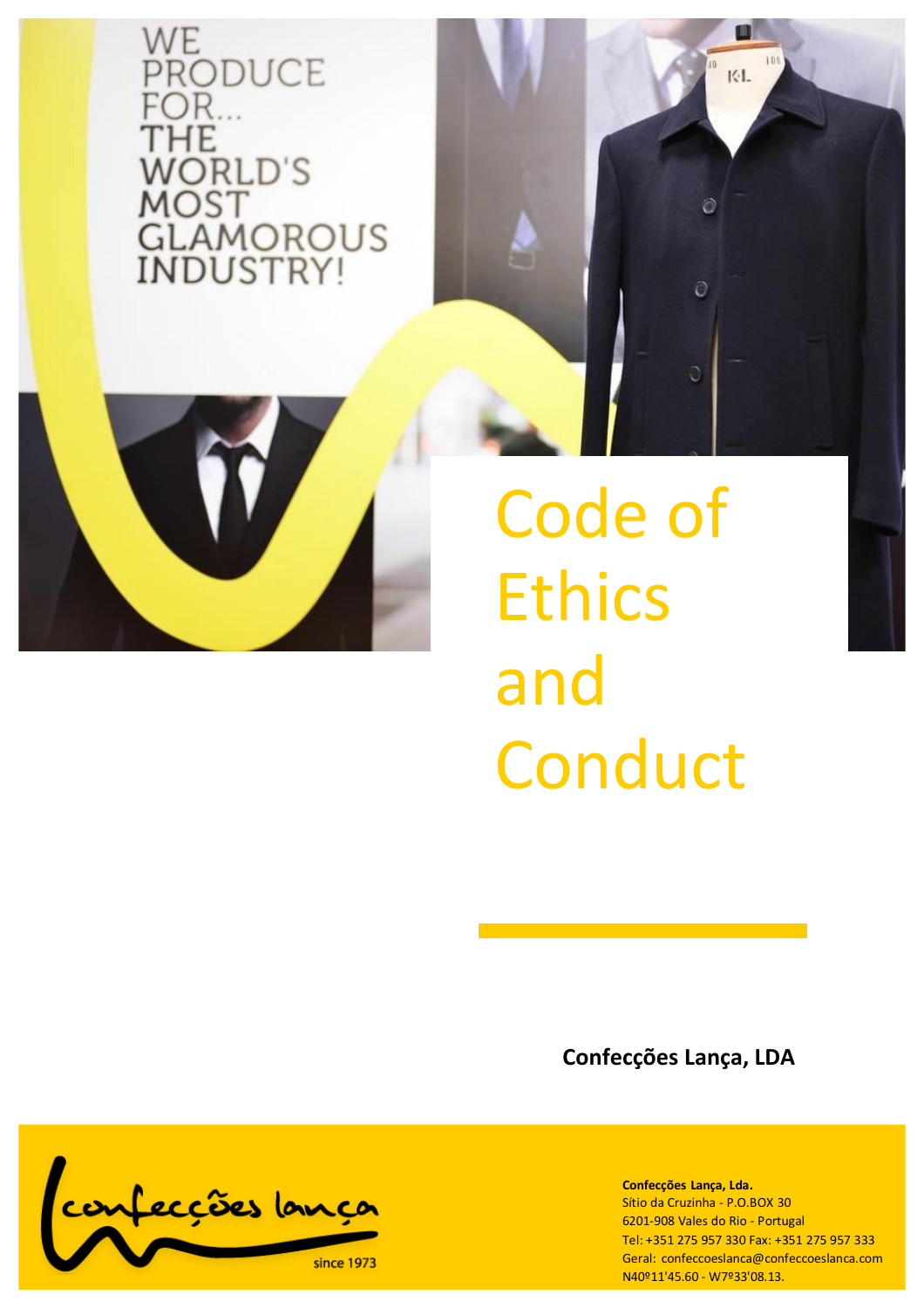práticas de responsabilidade social da Confecções Lança, LDA, em conformidade com os princípios descritos no Código de Conduta BSCI (Business Social Compliance Initiative).

O presente documento descreve as boas

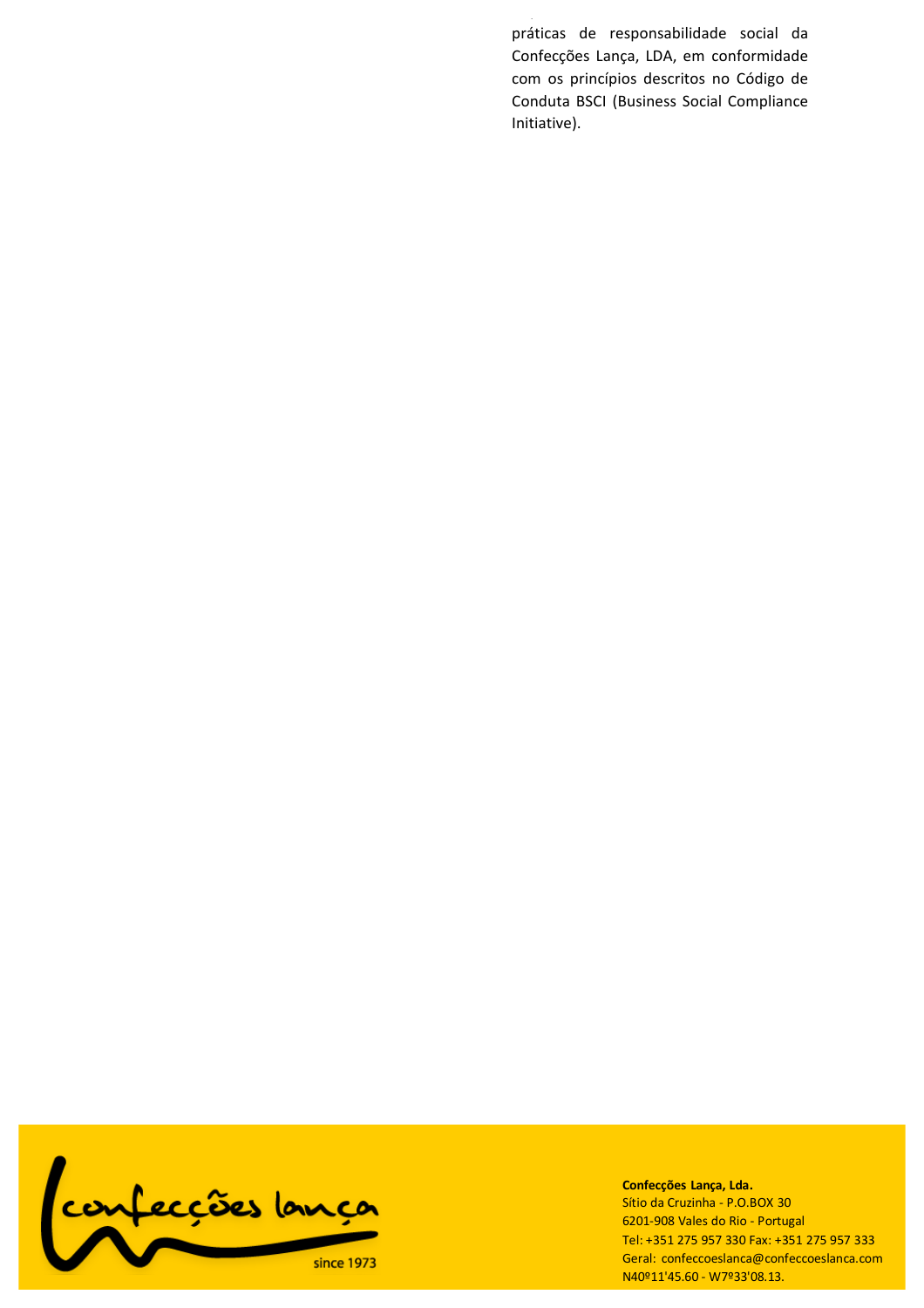

# Code of Ethics and Conduct of Confecções Lança, LDA

# Customer relations

All Employees and Managers of Confecções Lança provide the necessary conditions for the establishment of customers' confidence, ensuring their full satisfaction. In the progress of its activity, it systematically assumes the commitment of high-level precision and professionalism, where the customer always comes first:

- Always ensuring a strong commitment in the manufacture of quality products, promoting an offer of excellence;
- Treating the customer with professionalism, respect and loyalty, always evaluating his needs and presenting him with alternatives based on truth and at a fair price;
- Providing the customer with relevant information for his decision-making;
- Assuring scrupulous compliance with the agreed terms:
- Honoring confidentiality on the information given by the customer;
- Always complying with all national and international laws and regulations that rule the market.

# **Staff**

Policies that reflect the good conduct practices of Confecções Lança, relative to the employees who work at the company, are described below.

# Social Responsibility Policy

Confecções Lança defines, implements and controls its commitment relative to the improvement of their employees, acting with rigor and social justice and respecting their integrity. Hence, we subscribe to the principles of the international code of conduct BSCI (Business Social Compliance Initiative).

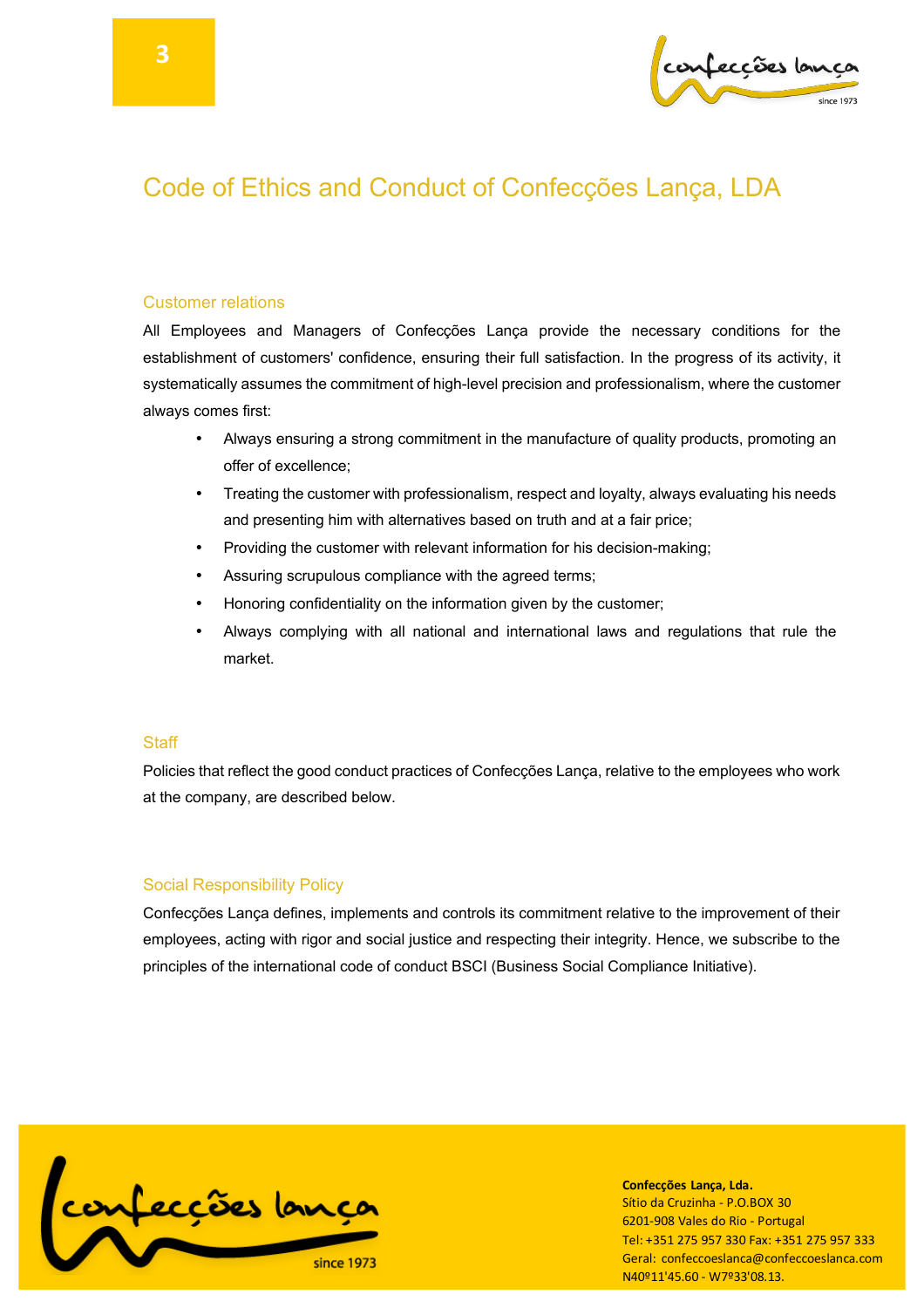

# Human Resources Policy

Confecções Lança develops its activity based on three main principles of human resources management:

- 1. to attract the most appropriate people to each function, with selection, remuneration and career development policies, guided by criteria of merit and benchmarking market practices;
- 2. to maintain people, guaranteeing them the best working conditions, fostering their best performance and motivation;
- 3. to train and promote the progress of people in order to increase their qualifications.

The company endorses and adopts the principles described in NP 4427: 2004, relative to the Human Resources Management System. On this subject, Confecções Lança has a manual with its good practices in terms of personnel management, structured as a supplement to the current Code of Ethics and Conduct.

# Safety and Health Policy at Work

Confecções Lança is committed to create the conditions aiming to the prevention of occupational risks, providing a healthy and safe working environment. It, thereby, endorses and adopts the principles described in the standards of OHSAS (Occupational Health & Safety Advisory Services). Regarding this subject matter, Confeccções Lança makes available a manual with its good practices in terms of safety management, structured as a supplement to this Code of Conduct.

# Endorsement of the national legislation and major international conventions

Confecções Lança fully supports the major principles and values of human and social rights. It does not allow discriminatory behavior based on gender, race, ethnicity, religious beliefs, political affiliation, or any other. It promotes equal opportunities and ensures integrity and dignity at the workplace.

#### Employee Participation

Confeccções Lança encourages its employees to contribute, with the objective of the continuous improvement of the overall performance of the company. It also encourages them to participate in restructuring processes and to contribute with suggestions concerning the safety and health at work.

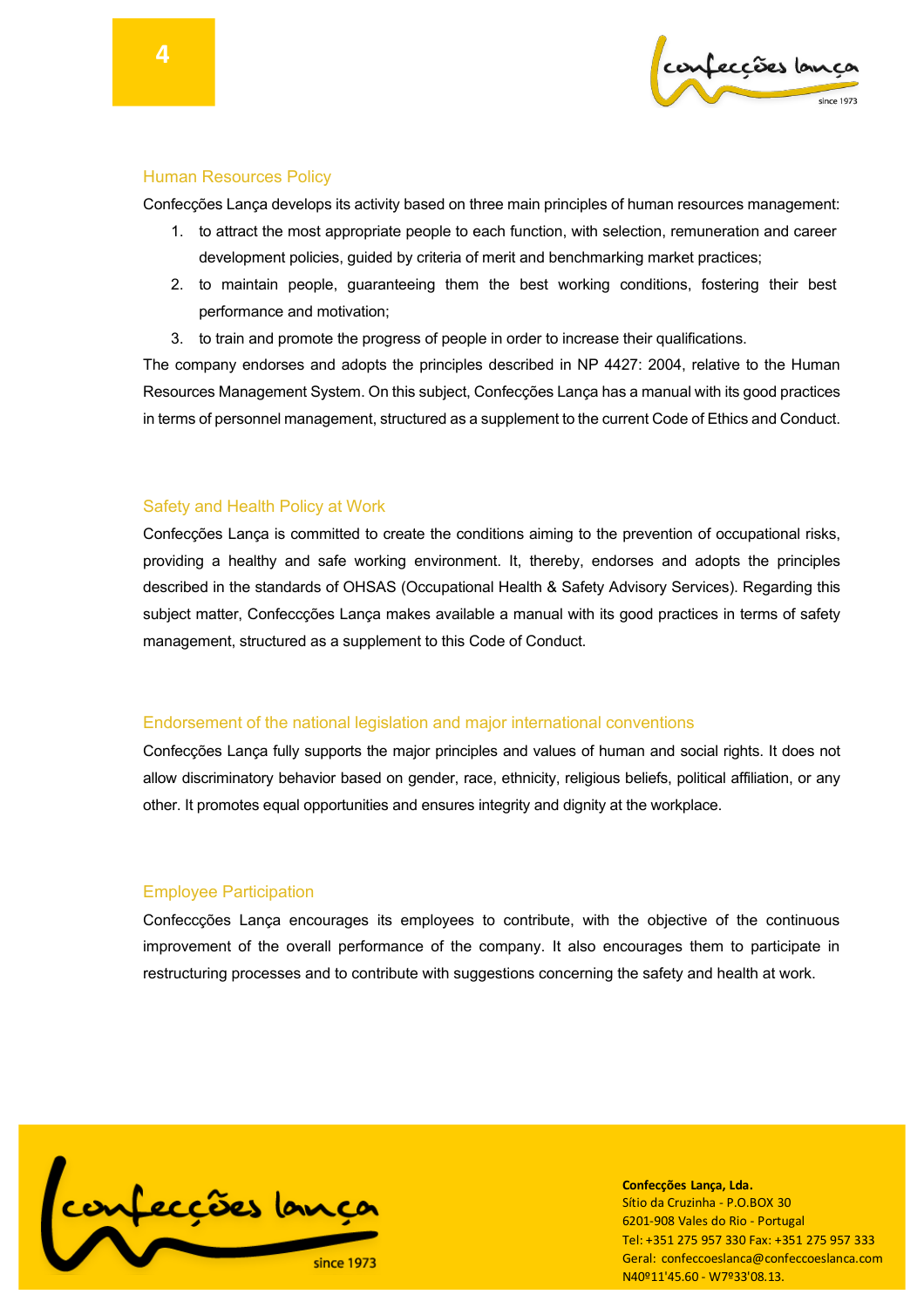confecções lan

#### Training and Development

Na Confecções Lança o investimento no capital humano é factor preferencial. Este é especialmente favorecido através da formação profissional contínua de todos os trabalhadores, contribuindo este para o crescimento sustentado da empresa.

# Workers Standards of Conduct

The conduct of employees is regulated by the National Laws in effect and by the principles described in this Code of Ethics and Conduct.

- **Commitment to Interpersonal relations:** Employees have the obligation to respect and treat management, hierarchical superiors, co-workers and people that are related to the firm, with courtesy and probity.
- **Commitment towards operating rules:** Employees should report to work with assiduity and punctuality; the planned absences should always be notified and require the filling of the appropriate document and the approval by the supervisor.
- **Commitment towards work:** Employees must accomplish their work with zeal and diligence; undertaking their duties in a responsible and professional manner, always making an efficient and rational use of resources. They must promote or execute measures aimed at improving the company's productivity.
- **Commitment to vocational training:** Employees must participate diligently in vocational training that may be offered by the company.
- **Commitment towards safety at work:** Employees must comply with the orders and instructions of the company concerning the implementation or labor discipline, as well as to the health and safety at work, which are not contrary to their rights or guarantees. They must cooperate to improve the safety and health at work and comply with the laws on this subject.
- **Complying with the Competition Law:** Employees must keep loyal to the company, namely, not negotiating on their own or under someone else, in competition with it, and not disclosing information regarding its organization, production methods or business.
- **Commitment to the company's property protection:** Employees must ensure the conservation and prudent use of property, related to the job that the company entrusted them with. They are accountable for the assurance of the protection and conservation of the physical, financial and intellectual assets of the company.
- **Confidentiality commitment:** Employees may not disclose to third parties information resulting from the company's business enterprises.

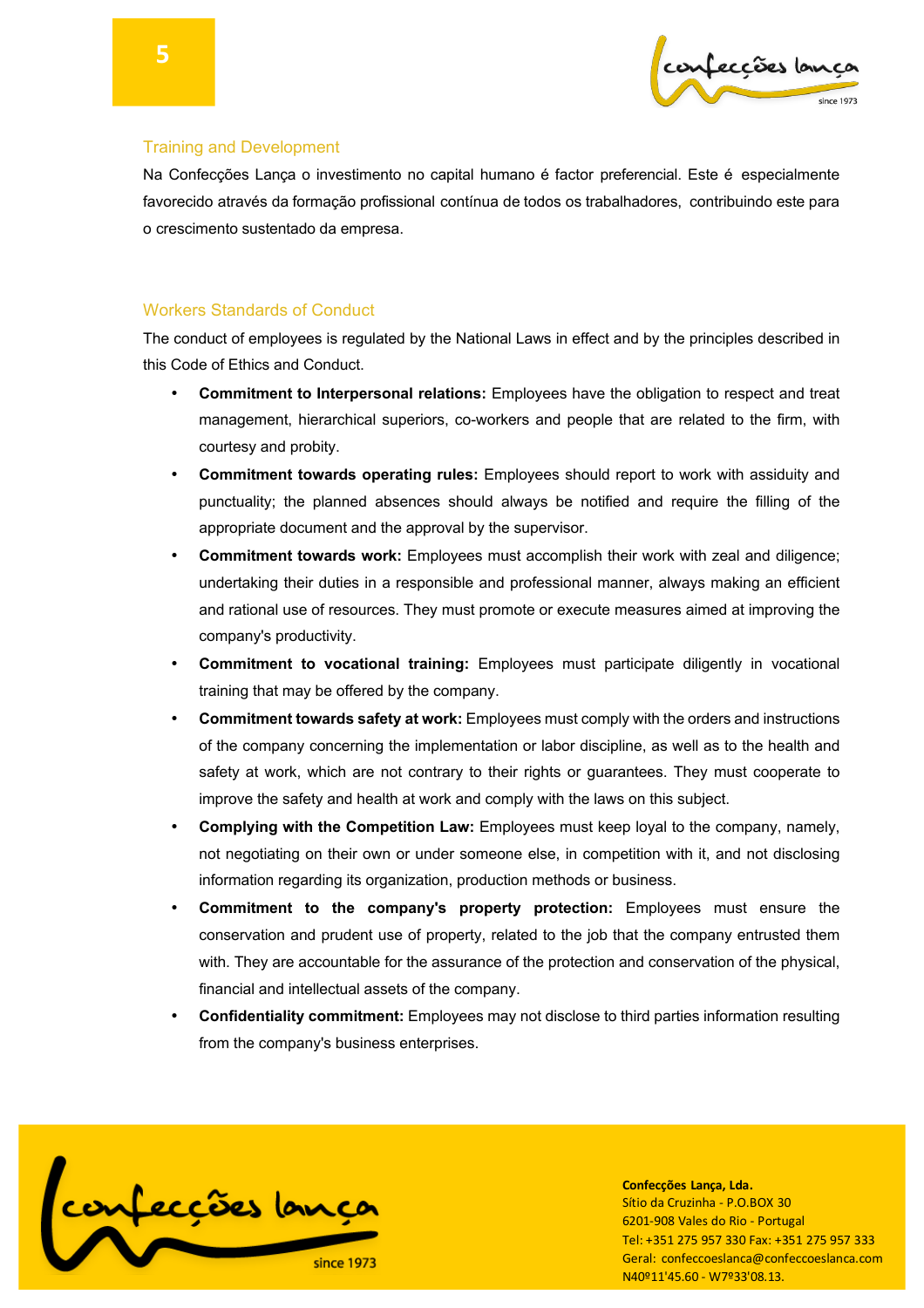

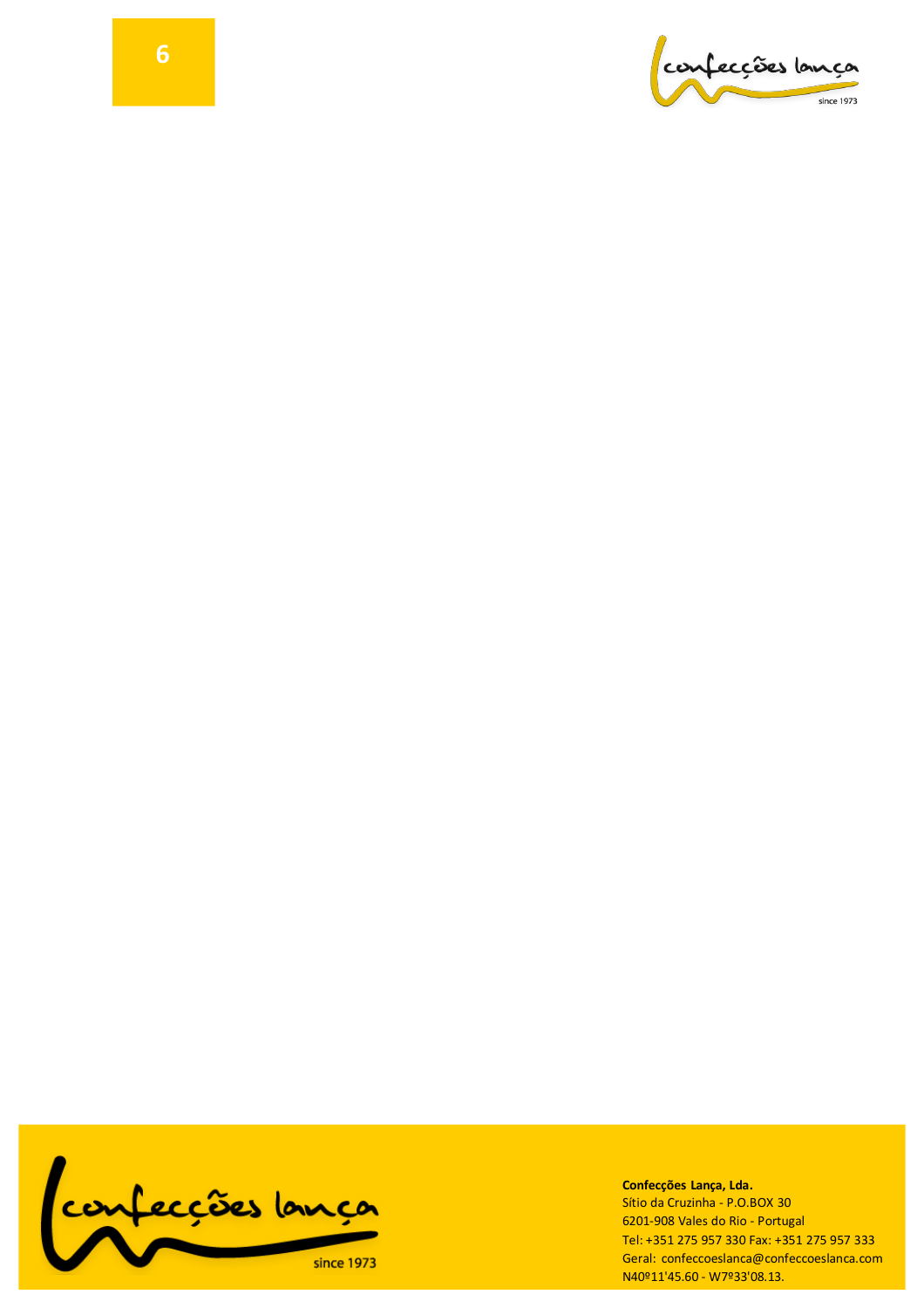confecções lança

# Company Associates

The Managing Partners of Confecções Lança systematically commit themselves to the addition of value to business, promoting constant improvements and ever-increasing increments, for the satisfaction of the company's stakeholders. The Managing Partners also commit to always provide rigorous and loyal financial and management information relative to the assets of the company.

#### Raw material suppliers

Confecções Lança selects its suppliers based on clear and unbiased criteria and before contracting them, confirms if their conduct is in accordance with the declaration of the International Labour Organization (**ILO**) on the fundamental principles and rights at work: freedom of association and collective bargaining, elimination of all forms of forced or compulsory labor, effective abolition of child labor and removal of any discrimination related to employment. Commercially, suppliers are selected taking into account certain conditions such as:

- 1. Labor policies in conformity with those described in this code;
- 2. Delivery deadlines;
- 3. Payment terms;
- 4. Quality of raw materials; and
- 5. Quality / price ratio of raw materials.

# Public Authorities

Confecções Lança scrupulously abides by the law and fully cooperates with the official authorities. It complies with all its obligations to the State, namely, taxation and repudiates any corrupt practices of state agents whenever they are recognizable.

All requested information is presented to public authorities, in a clear manner and with accessible and simplified consultation processes.

In face-to-face verifications, Confecções Lança provides a technician to ease the process. In such contexts, the company takes the following position:

- It cooperates, facilitating the proper conduct of the implementation of inquiries;
- It assumes a neutral and impartial position in the relations with the representatives of Public Entities;
- It provides explanations whenever requested;
- It listens, carefully, to the representative of the State, in order to provide pertinent information.

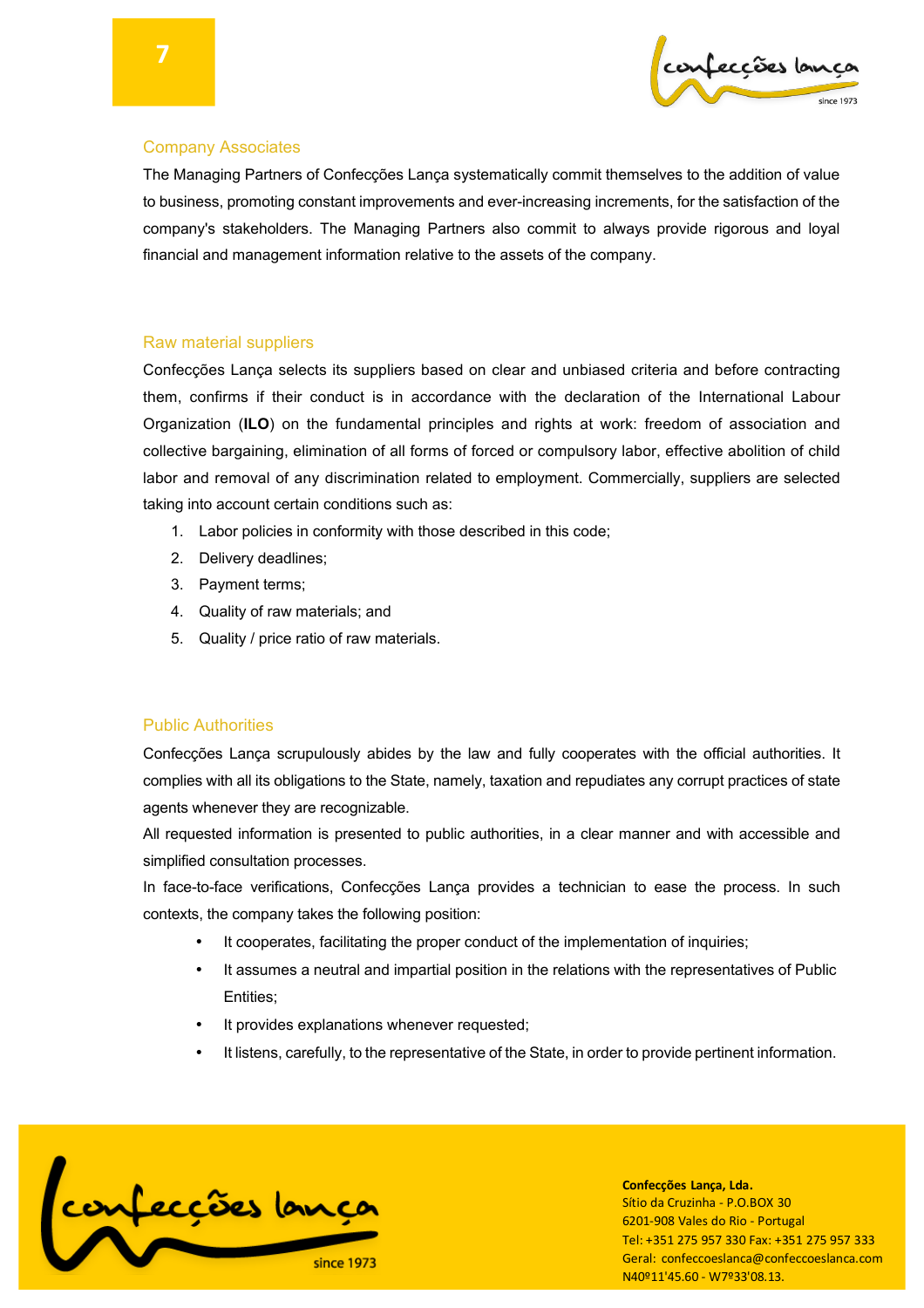confecções lança